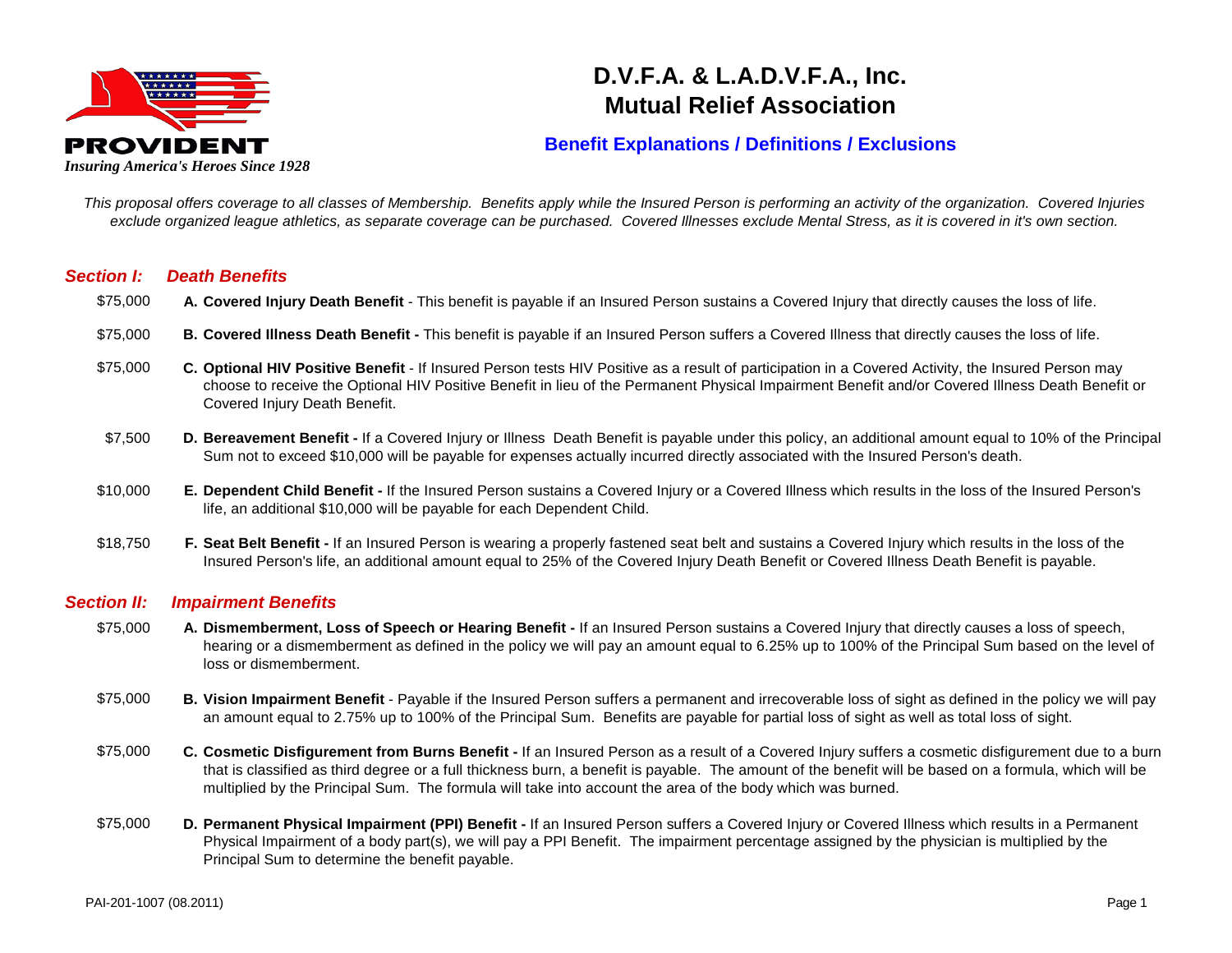- $$18.750$ **Felonious Assault Benefit** - If an Insured Person is participating in a Covered Activity and sustains a Covered Injury caused by a criminal act of violence directed at the Insured Person, we will pay an additional benefit equal to 25% of the total benefit paid, not to exceed \$50,000.
- $$15,000$ **Impairment Modification Benefit** - This benefit may be payable if an Insured Person's physical limitation or impairment poses a safety risk or inhibits the Insured Person's ability to maintain independence in their current transportation or living situation. This benefit is voluntary on the Insured Person's part and on our part. The maximum benefit payable is \$15,000.

#### *Section III: Income Protection*

#### $$350$ **Maximum Weekly Total Disability Benefits**

**Covered Injury -** Payable for up to 260 weeks for volunteer members and career personnel.

**Covered Illness -** Payable for up to 260 weeks for volunteer members and career personnel.

Career Personnel or Part-Time Personnel are employees or members of the organization that received Weekly Earned Income for regularly working at least 30 cumulative hours per week as an emergency service provider for one or more organization(s) identified as a Named Insured of the policy

- $$100$ **Minimum Weekly Total Disability Benefit** - Paid in addition to any benefit from any source.
- \$250 **A.ii. Earned Income Replacement Benefit** - Payable up to the amount listed in the policy in coordination with the Minimum Weekly Total Disability Benefit to replace the Insured Person's Weekly Earned Income at the time of disability in excess of other Loss of Earnings Coverage as defined in the policy (e.g. Workers' Compensation).
- \$350 **B. Partial Disability Benefit** - If a Covered Injury or Covered Illness permits the Insured Person to return to any Reasonable Occupation but at a lower rate of Weekly Earned Income, or if the Insured Person is receiving any Weekly Earned Income from any source, we will pay up to the Maximum Weekly Total Disability Benefit limit.

Payable for up to 260 weeks for volunteer members and career personnel.

- \$1,000 **C. First Week Total Disability Benefit** - For the first week of total disability, we will pay a benefit of up to \$1,000 in coordination with any Loss of Earnings Coverage (e.g. Workers' Compensation) to replace the Insured Person's Weekly Earned Income.
	- \$0 **D. Cost Of Living Adjustments (COLA)** Adjustments are made at the greater of 5% or the CPI-U (up to 8%) on the anniversary date of the Covered Injury or Covered Illness for continuous disability. COLA are compounded annually not to exceed three times the Maximum Weekly Total Disability Benefit limit.
- \$350 **E. Transition Benefit -** If an Insured Member is released to return to his or her primary employment after having received benefits under this policy for a Covered Injury or Covered Illness, and their position at their primary employer has been terminated due to the Covered Injury or Covered Illness, we will continue to pay disability benefits previously payable for a period of up to 26 weeks while the Insured Person actively seeks
- \$20,000 **F. Retraining Benefit** - Retraining will be voluntary on the part of the Insured Person and on our part. If the Insured Person and we agree upon a program of retraining in an institution of higher learning, we will pay tuition and books as charged by the institution and as set forth in a written agreement between the Insured Person and us which can be periodically reviewed. Benefits for disability will continue as provided by the policy while the Insured Person is actively participating in the program. The maximum benefit is \$20,000.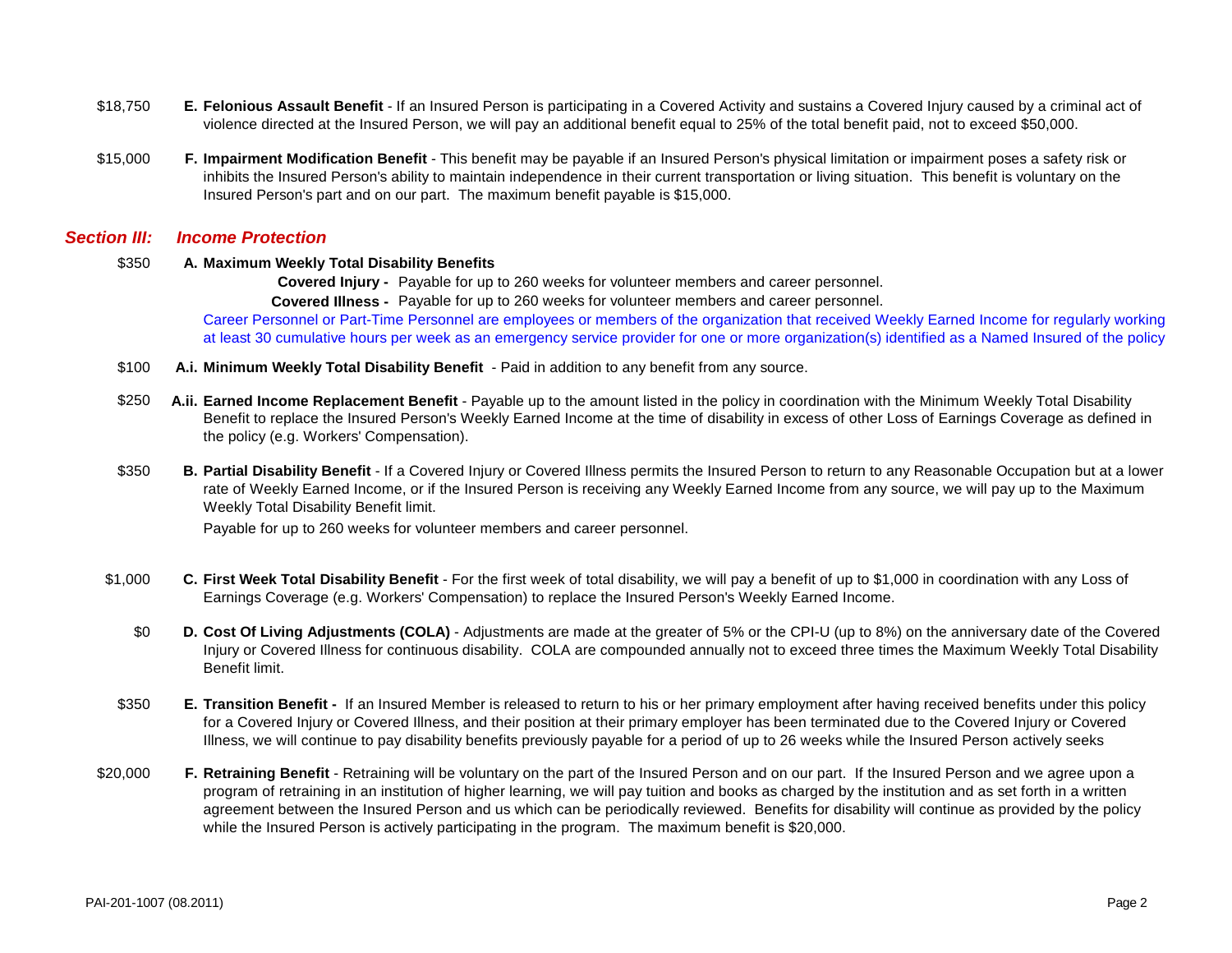### *Section IV: Medical Expenses*

 $$25,000$ **Medical Expense Benefit -** If a Covered Injury or Covered Illness requires medical or surgical treatment, preventative inoculation, hospital confinement or the employment of a trained nurse, we will pay the actual cost to the Insured Person. The benefit limit is the maximum amount payable for each Insured Person as the result of any one Covered Injury or Illness. We will not pay these benefits in excess of maximum Medical Expense Benefit listed in the policy.

> We will not pay covered medical expenses incurred by an Insured Person that are paid or payable under any other Valid and Collectible Insurance, including Workers' Compensation.

\$10,000 **B. Plastic Surgical Expense Benefit** - An additional 25% of the Medical Expense Benefit may be used for Plastic Surgical Expense Benefit as the result of a Covered Injury, but not less than \$10,000.

#### *Section V: Family Assistance*

\$175 **A. Weekly Hospital Confinement Benefit** - If, due to a Covered Injury or Covered Illness, an Insured Person is hospital confined as a resident patient for at least a full day, we will pay 1/7 of the Weekly Hospital Confinement Benefit limit for each full day of hospital confinement, but not to exceed 730 days. If the Insured Person is confined in a hospital for at lease a full day, and requires outpatient physical therapy, rehabilitation and/or followup physician visits, the maximum number of days payable under this section will not exceed 730 days. If, due to a Covered Injury or Covered Illness, an Insured Person does not require confinement as a resident patient, but does require outpatient physical therapy, rehabilitation or follow-up physician visits, we will pay 1/7 of the Weekly Hospital Confinement Benefit limit for each day of such treatment, but not to exceed 365 days.

We will only make one payment per day, regardless of the number of appointments the Insured Person attends.

- \$350 **B. Weekly Critical Care Benefit** - If, due to a Covered Injury or Covered Illness, an Insured Person is hospital confined to an Intensive Care, Trauma, Critical Care, Burn, or similar specialty unit, we will pay 2/7 of the Weekly Hospital Confinement Benefit listed in the policy for each full day of such confinement, but not to exceed 730 days.
- $$15,000$ **Family Expense Benefit -** If, as a result of a Covered Injury or Covered Illness, an Insured Person requires medical treatment that causes one or more of their immediate family to accompany the Insured Person for treatment or to help treat the Insured Person, we will pay reasonable expenses actually incurred up to the Family Expense Benefit limit. Expenses may include, but are not limited to; loss of wages, out of pocket expenses, hotel accommodations, parking, and childcare.
- \$5,000 **D. Rehabilitation Benefit** - Rehabilitation will be voluntary on the Insured Person's part and on our part. If the Insured Person and we agree upon a program of occupational rehabilitation in advance, we will pay for the program as set forth in a written agreement which can be periodically reviewed. Benefits for disability will continue as provided by the policy while the Insured Person is actively participating in the program.
- \$15,000 **E. Mental Stress Management Benefit -** If, as a direct result of being actively engaged in a single emergency incident involving the organization or repeated active engagement in emergency incidents involving the organization, an Insured Person suffers a psychiatric or mental stress related illness, we will pay a Mental Stress Management Benefit up to the limit in the policy and as defined in the policy. The Insured Person must be receiving care by a physician which is appropriate for the condition causing the disability.
- \$5,000 **F. Traumatic Incident Benefit** - We will pay the reasonable expenses for the services provided by a Traumatic Incident Stress Management Team if such services are requested and authorized by the organization. Expenses must be incurred within one year of the traumatic incident and are subject to the Traumatic Incident Benefit limit in the policy. The Traumatic Incident Benefit is the maximum that will be paid per accident regardless of the number of persons treated.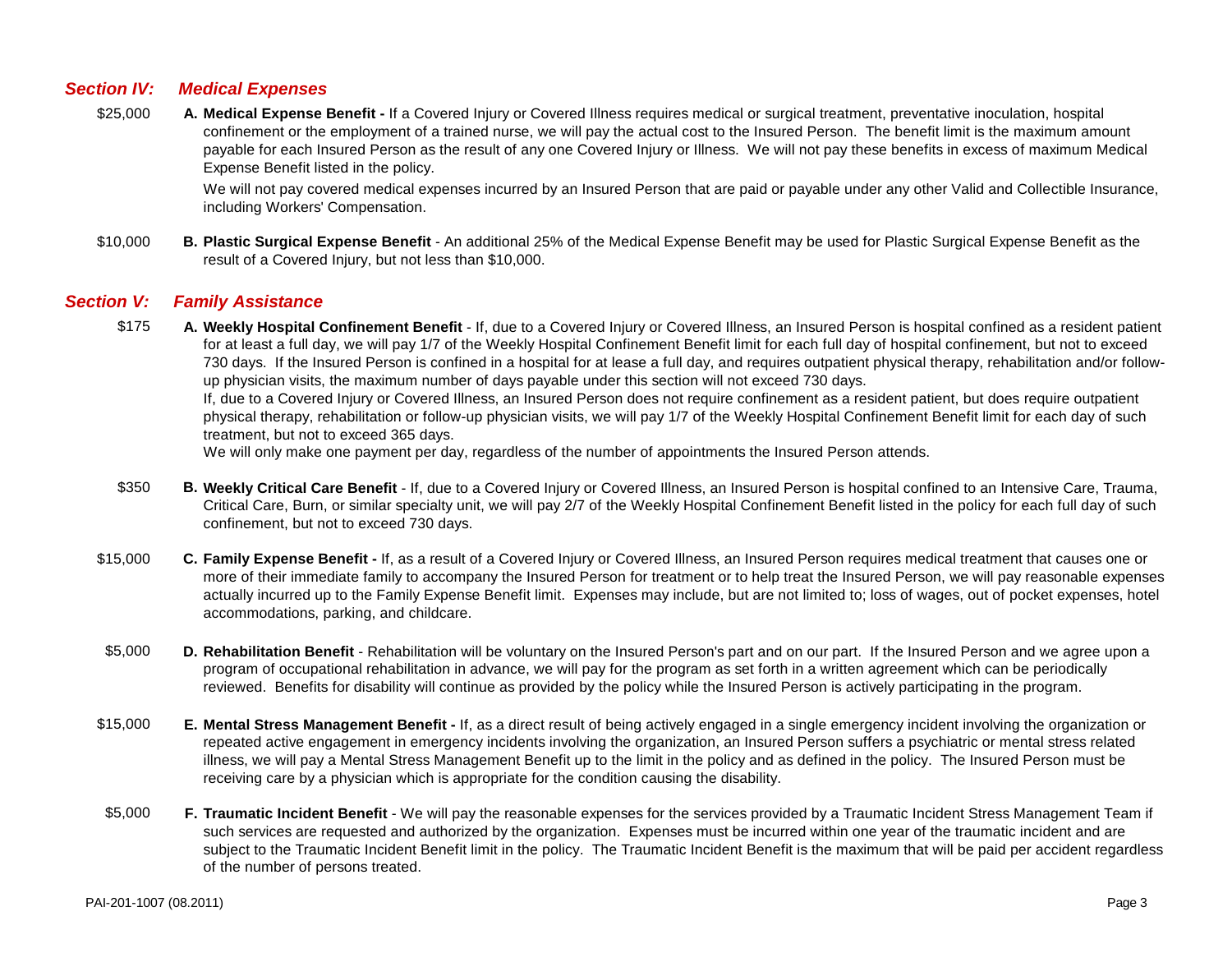\$10,000 **G. Health Insurance Premium Benefit** - If, as a result of a Covered Injury or Covered Illness, the medical or health insurance premiums previously paid the employer have been discontinued, and the Insured Person incurs out of pocket costs for those medical or health insurance premiums, we will pay the out of pocket cost not to exceed the Health Insurance Premium Benefit limit in the policy.

#### *Section VI: Optional Auxiliary Person and/or Community Volunteer Coverage*

Coverage for Auxiliary Persons and Community Volunteers is offered with the full benefits of the policy as they meet the definition of Insured Person.

#### *Section VII: Organized League Athletics Coverage*

Coverage for Organized League Athletics is not included in this proposal.

#### *Definitions*

**Auxiliary Person** means any person who is a member of the auxiliary to the organization named on the Policy Schedule page at the time of **Covered Injury**. All recognized classes of membership are included.

**Community Volunteer** is a non-member who helps the organization named on the Policy Schedule page and/or the auxiliary of the organization, in a non-emergency capacity such as fund raisers, banquets, etc.

**Covered Activity** means any activity, which is normal for an **Insured Person** and includes travel directly to and from such activity. This includes all calls to active duty (as an **Insured Person** of the organization) that requires immediate action in the field of public safety as well as at the scene of an emergency regardless of the organization's involvement. **Covered Activity** also means all athletic events sponsored by the organization with the exception of Organized League Athletics unless such coverage is purchased.

**Covered Injury** means an accidental bodily injury, which is sustained by any **Insured Person** during and/or resulting directly from a **Covered Activity** while this policy is in force.

**Covered Illness** means any disease, sickness or infection, other than those related to psychiatric illness or mental stress, contracted or suffered by any **Insured Person**  during or resulting from a **Covered Activity** while this policy is in force.

**CPI-U** means the Consumer Price Index for all Urban Consumers. It is published by the United States Department of Labor.

**Dependent Child** means any unmarried child of the **Insured Person** who was dependent upon the **Insured Person** and claimed on the **Insured Person's** most current federal income tax return or qualified court document showing at least 50% financial responsibility.

**Emergency Volunteer** is a person present at the time of the emergency that has been specifically requested to assist by the Chief, Line Officer or other officer in charge of the emergency.

**Insured Person** means any person who is a member of the organization. All classes of membership may be included, as well as any other party designated by the policyholder including Volunteer Member, Career or Part-time Personnel, Emergency Volunteer, Auxiliary Member, Community Volunteer, Board Members, Trustees, Administrative Personnel, Junior Members, Members in Training or Probationary Members.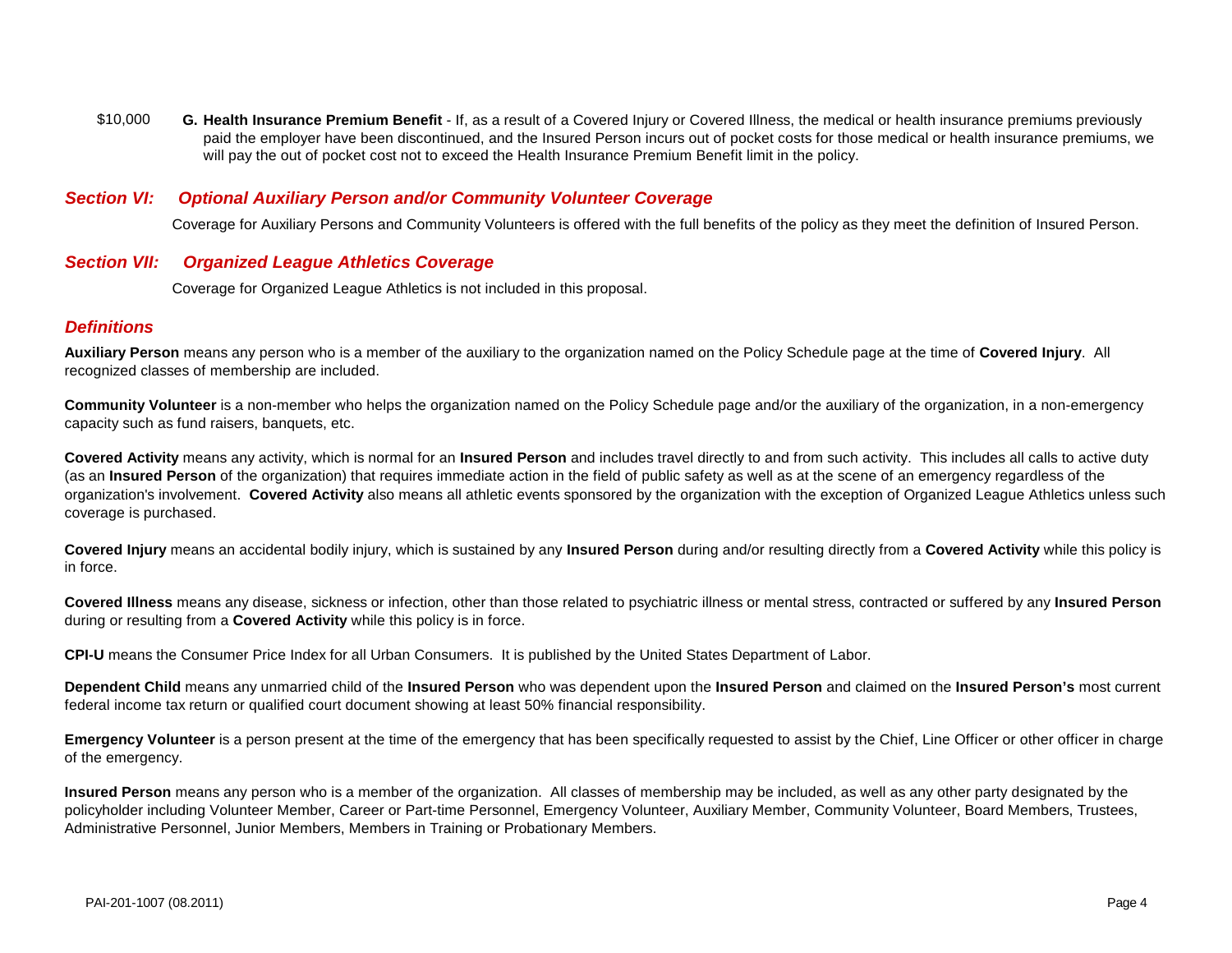#### **Loss of Earnings Coverage** means any disability benefits received from:

- 1.) any state disability benefits statute, including Workers' Compensation;
- 2.) any formal written income continuance or group insurance plan; and
- 3.) any disability benefits payable under mandatory no-fault automobile insurance.

**Loss of Earnings Coverage** does not include disability benefits received from individual disability insurance paid for by the **Insured Person**, or any disability benefits payable under the United States Federal Social Security Act.

**Permanent Physical Impairment** is a physical impairment or functional abnormality of a body part or parts or loss of at least 10% which remains after maximum medical rehabilitation has been achieved and which is considered stable, or non-progressive by the examining physician at the time of evaluation.

**Principal Sum** is an amount equal to the **Covered Injury Death Benefit** or **Covered Illness Death Benefit**, whichever is applicable.

**Reasonable Occupation** means any occupation for which the **Insured Person** is reasonably fitted based on education, training or experience and the Insured Person could expect to generate the lesser of \$75,000 or at least 70% of Weekly Earned Income.

**Review Date** means each anniversary of the start of a disability.

**Total Disability** or **Totally Disabled** means that for the first five years from the date of a **Covered Injury** or **Covered Illness**, the **Insured Person**:

- 1.) is not able to perform the substantial and material duties of his or her occupation; and
- 2.) is receiving care by a physician, which is appropriate for the condition causing the disability.

After five years from the date of a **Covered Injury** or **Covered Illness**, **Total Disability** or **Totally Disabled** means that, due to a **Covered Injury** or **Covered Illness**, the **Insured Person**:

- 1.) is not able to engage in any Reasonable Occupation; and
- 2.) is not working at any other occupation; and
- 3.) is receiving care by a physician, which is appropriate for the condition causing the disability.

**Traumatic Incident Stress Management Team** means an organized group of mental health professionals and peer support individuals trained to provide support services to Emergency organization personnel. Such support services include traumatic incident stress defusing, debriefing, demobilization, stress reduction education, spousal support, one-on-one interviews, or on the scene support.

#### **Weekly Earned Income** will be the greater of the **Insured Person's**:

- 1.) **Weekly Earned Income** at the time the disability starts; or
- 2.) average **Weekly Earned Income** for the period of one year prior to the start of disability for which a claim is made.

If an employer other than himself employs the **Insured Person**, we will compute **Weekly Earned Income** from the **Insured Person's** regular, over-time and shift differential wages. **Weekly Earned Income** shall be substantiated by pay stubs, W-2 Forms, other employment records, tax records, and/or any other records which we may reasonably request.

If the **Insured Person** is Self-Employed, we will compute **Weekly Earned Income** from the amount reported by the **Insured Person** on Page 1 of the IRS Form 1040 series, from Schedules C and F, and from qualifying income included on Schedule E which is included in the amount reported by the **Insured Person** on Page 1 of IRS Form 1040 series.

**Weekly Earned Income** does not include rent, royalties, investment income, passive income, estate and trust income and REIT/REMIC income regardless of the **Insured Person's** active involvement in generating said forms of income, or any other income not derived directly from the **Insured Person's** occupational activities.